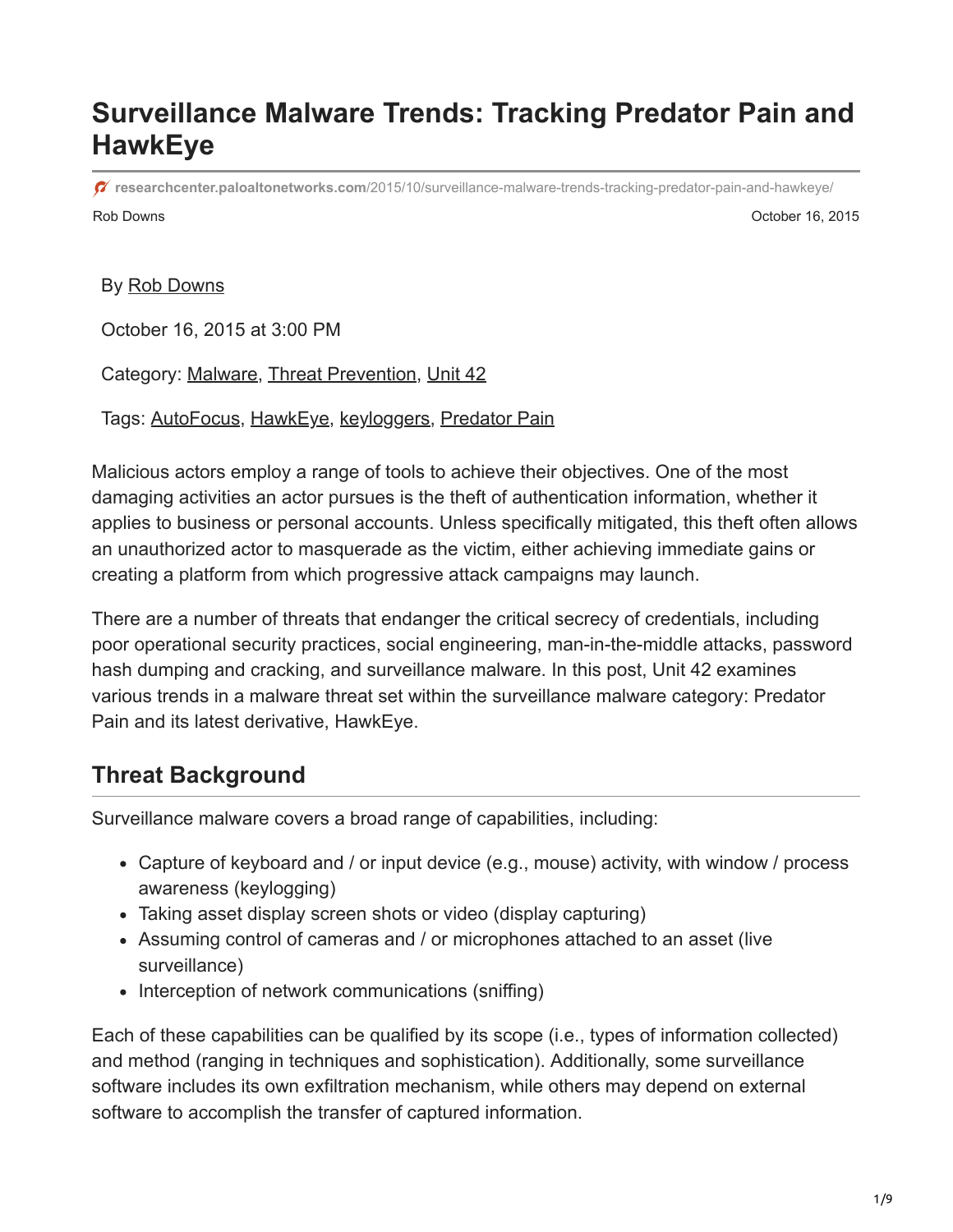Both Predator Pain and HawkEye are considered **keyloggers**, but they also include additional features, such as web browser and e-mail client **credential dumping**, **display capture**, and **captured information exfiltration**. HawkEye is openly sold on a commercial website, whereas Predator Pain is usually acquired through underground forums. Associated features have made this set of malware popular with malicious actors across a number of motivations; however, the most prevalent motivation remains cyber crime, in which stolen information is directly exploited or sold for financial gain. (A list of additional reading links is found at the end of this blog post for anyone interested in learning more about this specific threat set.)

## **Trending and Analysis: July 2015-September 2015**

The following sections describe Predator Pain and HawkEye trending and analysis conducted by Unit 42 from July 2015 through September 2015. We leveraged the Palo Alto Networks [AutoFocus](https://www.paloaltonetworks.com/products/platforms/subscriptions/autofocus.html) service, under which this threat set is tagged as **PredatorPain**.

## **Target Selection**

Almost all of the adversaries Unit 42 observed employing this malware threat set harvest publicly disclosed or leaked e-mail addresses to construct phishing campaign targeting lists. These lists are mostly indiscriminant, with malicious actors seeking any opportunistic gains they can glean from "shotgun" style attack campaigns. The natural exposure of businesses with publicly advertised e-mail addresses (e.g., sales@<domain> or info@<domain>) makes for easy targeting of what typically represents key organizational e-mail distributions. In other words, these distributions normally reach a number of staff at the target organization who are motivated by their importance to business, increasing the likelihood of them inadvertently executing malicious code on their systems.

### **Threat Volume**

Figure 1 depicts July to September 2015 sessions (individual occurrences) for this threat set.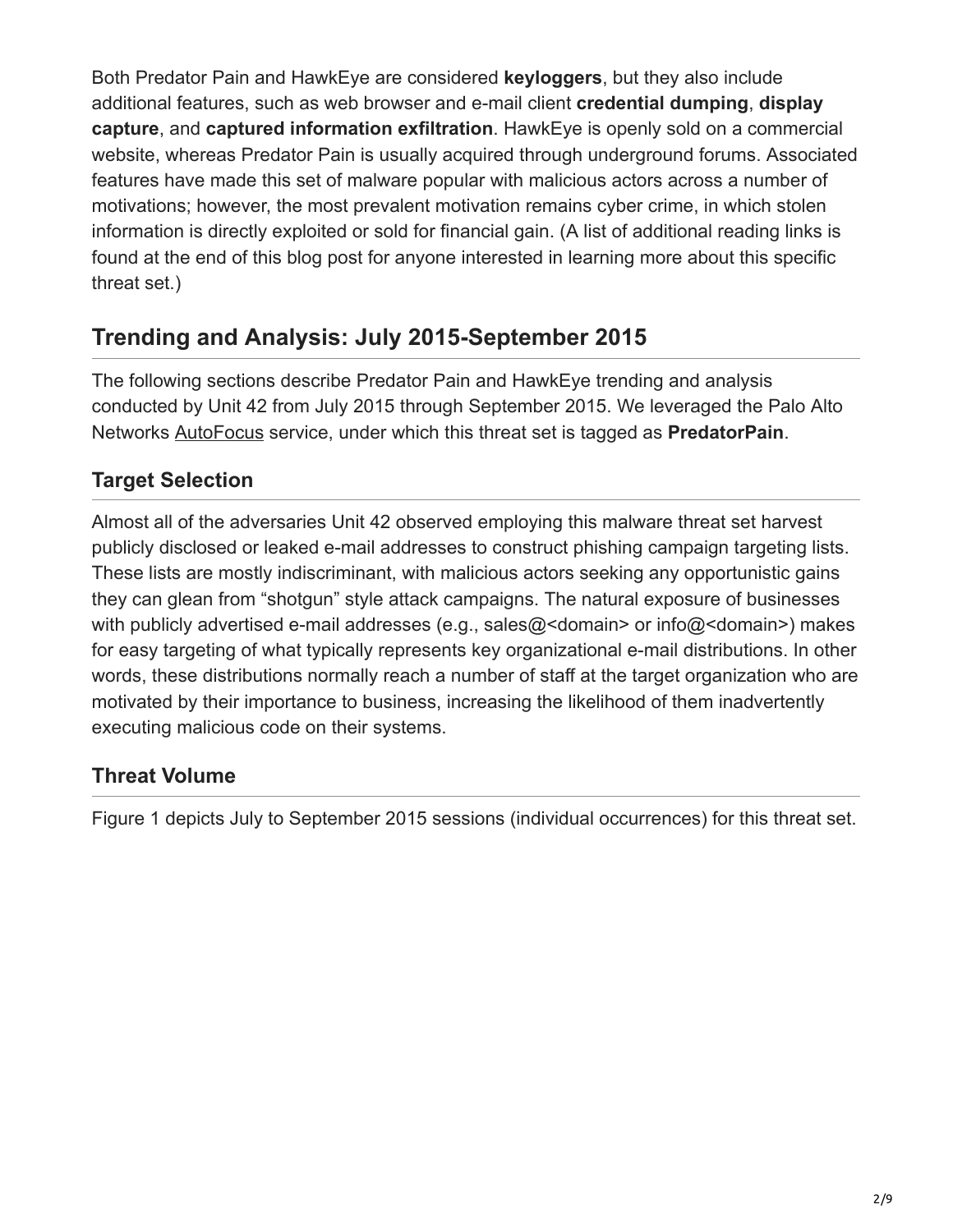

Figure 1: Predator Pain / HawkEye Sessions, Jul - Sep 2015

Observed sessions revealed an interesting pattern in distribution volume ramping up on Sunday for peaks over Monday through Wednesday, with significant volume dropping from Thursday onward. We believe this corresponds with focused business targeting early in the workweek, per the previously noted targeting process employed by most cyber crime actors.

### **Delivery**

Figure 2 shows the delivery methods observed for the Predator Pain and HawkEye threat set over the period of interest, with e-mail by far being the preferred delivery method for adversaries.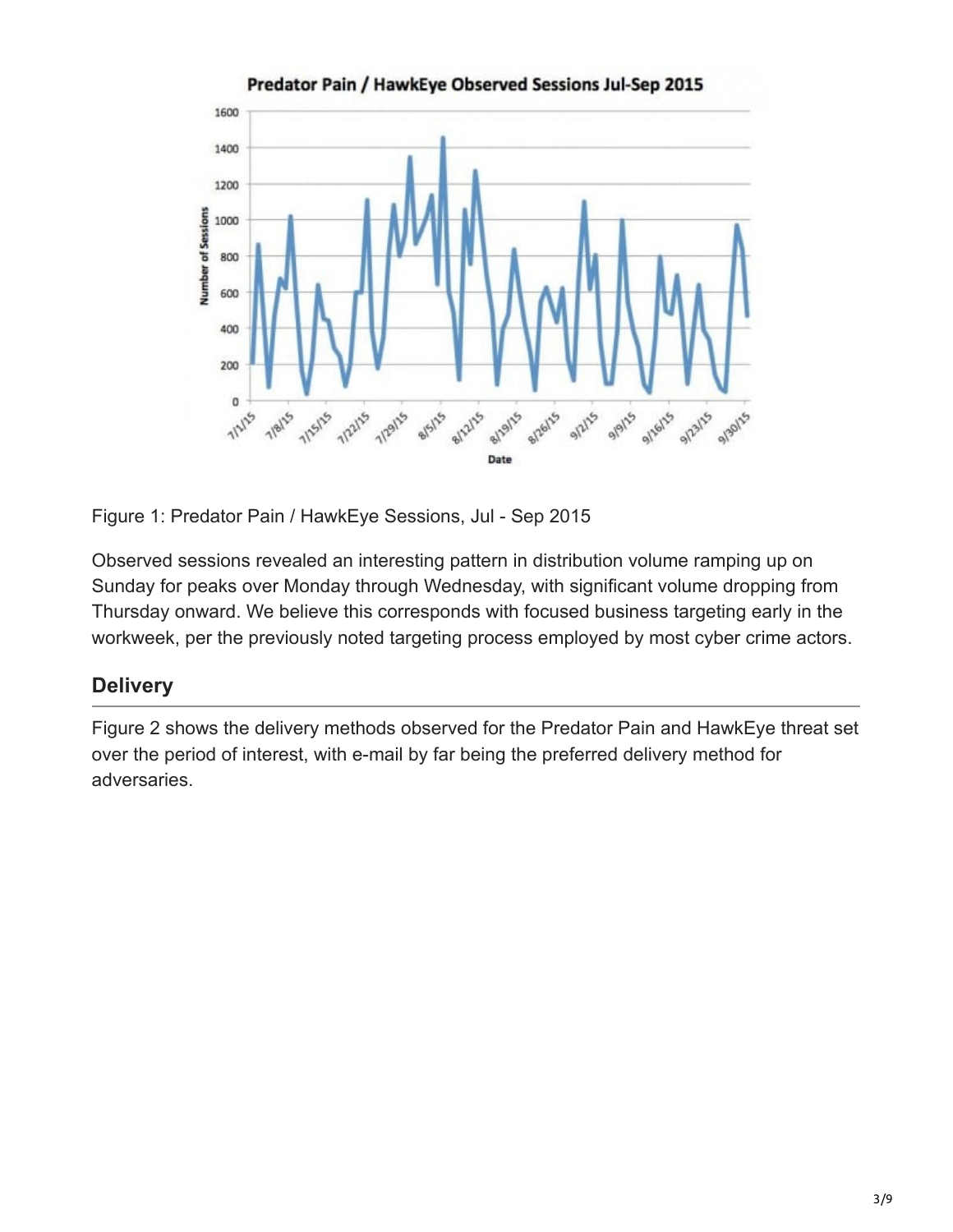#### Predator Pain / HawkEye Observed Delivery Methods Jul-Sep 2015



Figure 2: Predator Pain / HawkEye delivery methods, Jul - Sep 2015

Exploring respective phishing attacks further revealed the following lure themes:

- Notification or issues with product order or shipping
- Notification or issues with payment, purchase order, invoice, or billing
- Product or service quotation request
- Confusing, random, and/or purportedly personal topics

Table 1 contains some examples of more common e-mail phishing attack subject and attached filename pairings:

| <b>Email Subject</b>                                                | <b>Email Attachment Filename</b>        |
|---------------------------------------------------------------------|-----------------------------------------|
| Re: Purchase Order                                                  | PO #5479423.exe                         |
| M.V. Chuetsu Spirit V.62A - SI / agency appointment /<br><b>PDI</b> | <b>CHUETSU DREAM V.26A SI</b><br>HK.scr |
| DHL AWB# 34 5673 0015 / shipment                                    | payment.exe                             |
| New Order                                                           | ORDER exe                               |
| Quotation.                                                          | purchase order.exe                      |

Table 1: Lure theming examples for e-mail attacks, July - September 2015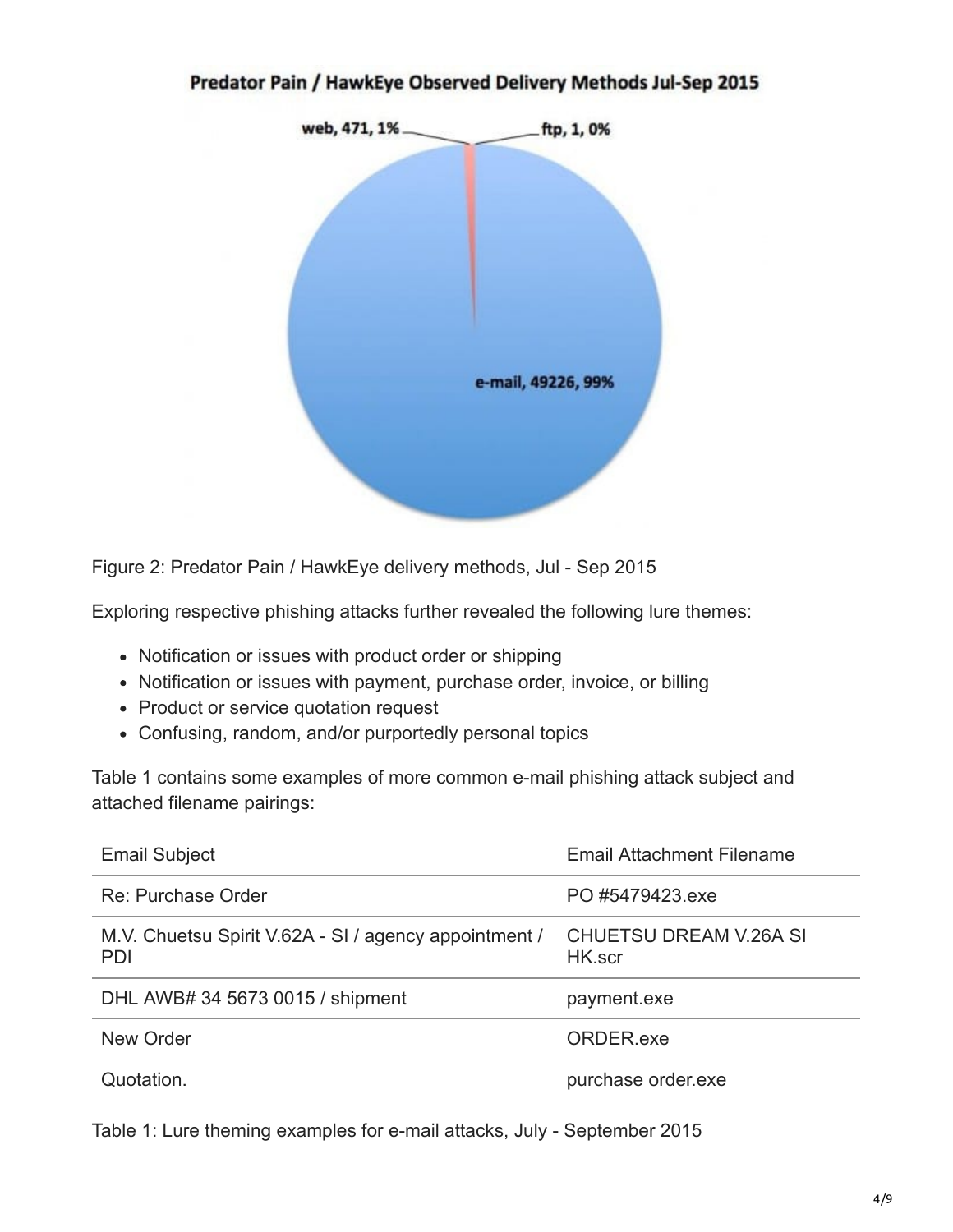Respective malware delivered via malicious e-mail mainly consisted of Microsoft Windows Portable Executable (PE) 32-bit and 64-bit binaries. Microsoft Word or RTF documents constituted the remainder of malicious files. Attempted downloads of this threat from web and FTP sites were also observed; however, these represented drastically lower occurrences (session counts).

#### **Observed Targeting**

With these distribution methods in mind, Figure 3 shows an AutoFocus visualization for the 80 countries Unit 42 observed as targeted by the Predator Pain and Hawkeye threat set during the noted time period.



Figure 3: AutoFocus view of Predator Pain / HawkEye targeted countries, Jul - Sep 2015

Not surprisingly, the top-ten list of most highly targeted countries includes 7 of the 23 [wealthiest](http://www.businessinsider.com/the-23-richest-countries-in-the-world-2015-7) in the world, based on GDP per capita:

- United States
- Australia
- Canada
- Thailand
- Taiwan ROC
- Kuwait
- Japan
- Spain
- Italy
- Sweden

The top ten targeted industries accounted for 82% of sessions: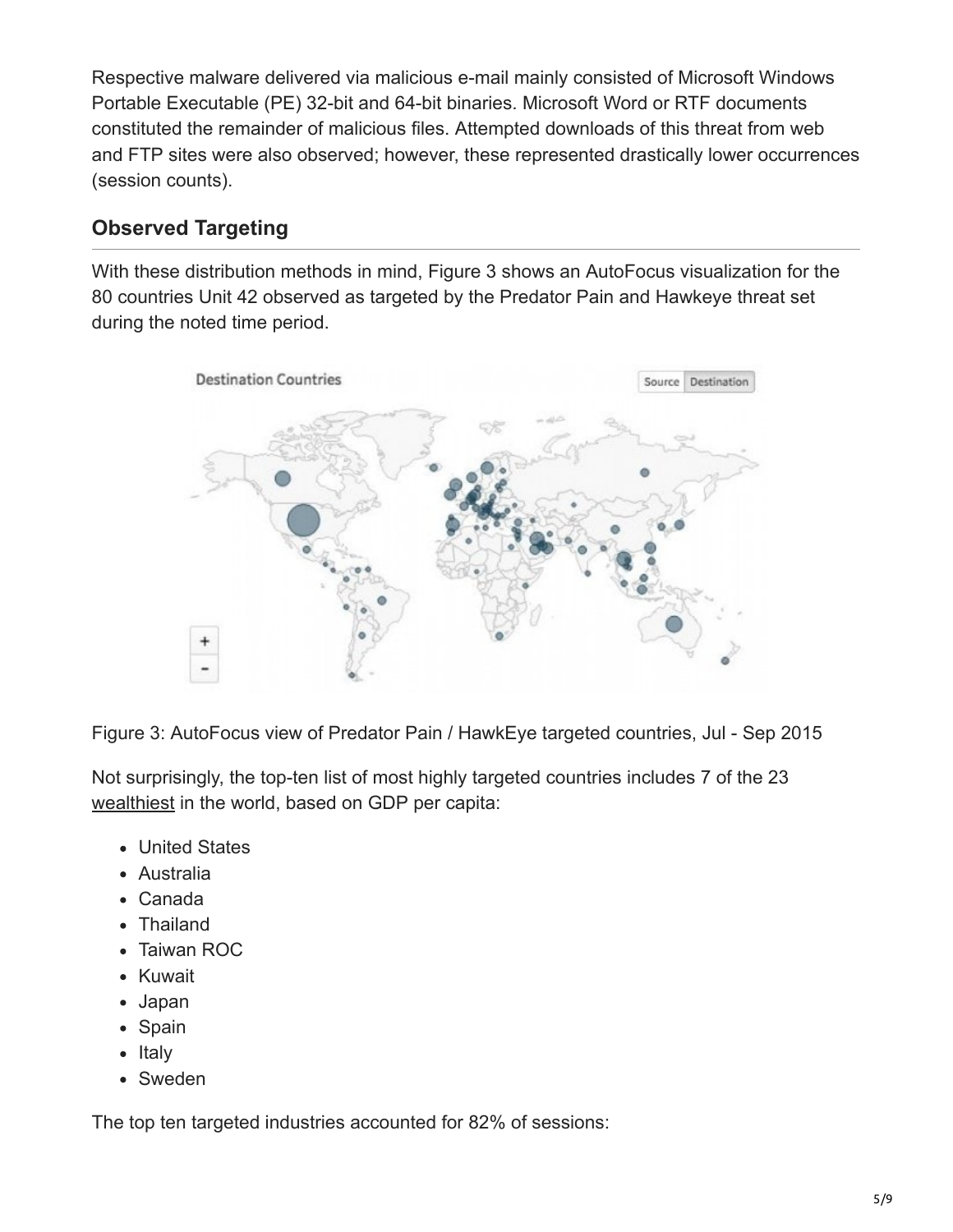- High Tech
- Higher Education
- Manufacturing
- Professional and Legal Services
- Transportation and Logistics
- Wholesale and Retail
- Construction
- Media and Entertainment
- Telecommunications
- Government

We suggest three reasons based on this combination of observed countries and industries targeted:

- Innovative organizations are prime targets for a number of adversary motivations due to the capabilities and intellectual capital they aggregate.
- Service oriented businesses, striving to develop customer relationships are more likely to fall victim to phishing attacks due to both organizational culture and incentives for client and customer engagement.
- Natural target saturation occurs within countries with established or thriving infrastructure, enabling malicious actors to reach a broader range of targets remotely through technology.

## **Prevalent Malware Capabilities**

The Predator Pain and HawkEye set of malware is feature rich, compared to most other keyloggers. The following are the capabilities Unit 42 observed as most often enabled for this threat set during the focal time period (ordered by prevalence):

- E-mail client credential dump
- Web browser credential dump
- Collection of system configuration information
- Logging of web browser activity
- Logging of e-mail activity
- Screenshot grabbing

## **Exfiltration Method Break-Out**

This threat set includes three main methods of exfiltration: E-mail, PHP-based Web Panel, and FTP. Figure 4 shows the HawkEye keylogger's settings page, where the method employed by an instance can be specified.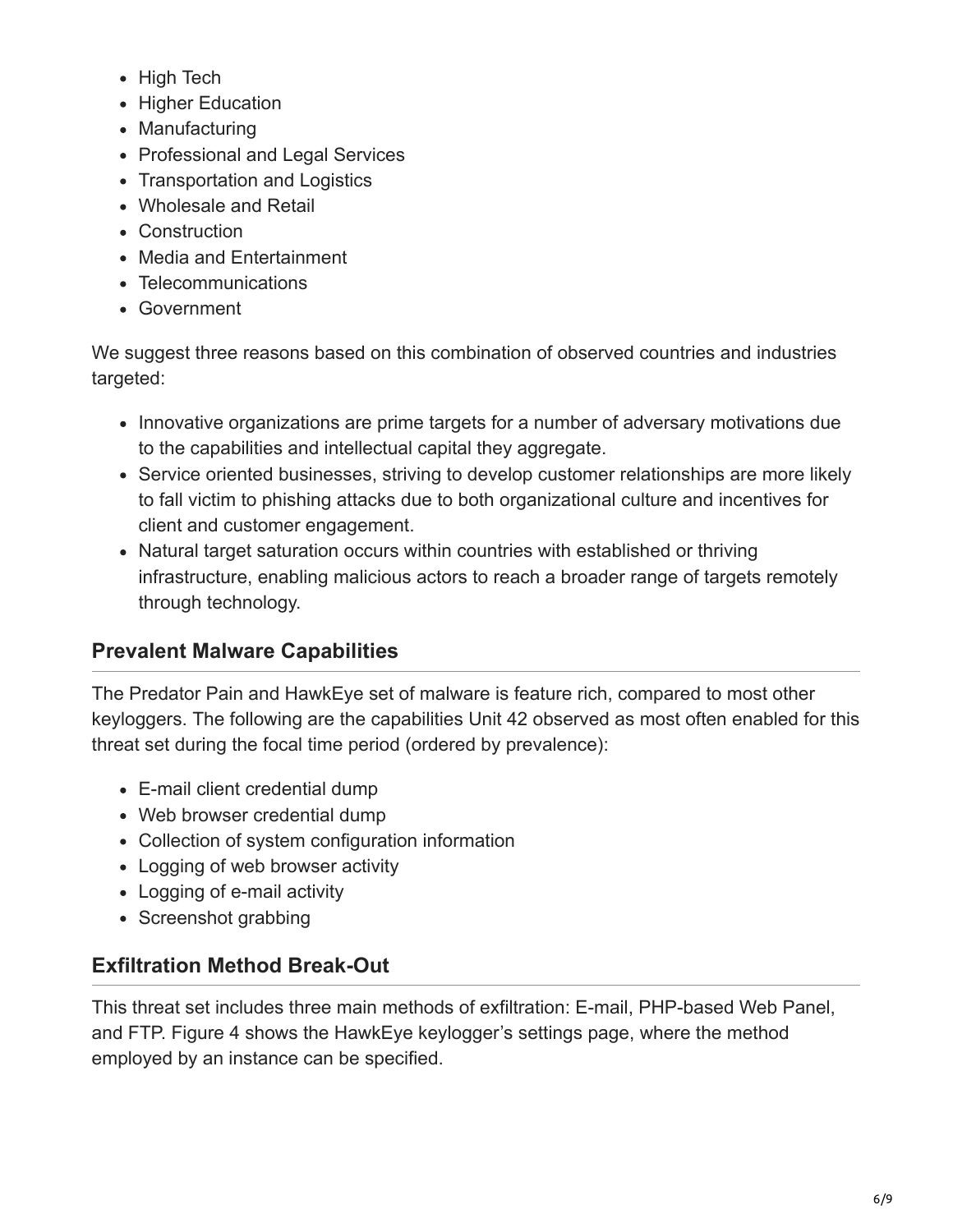|               | HawkEye Keylogger                                        |                       |  |
|---------------|----------------------------------------------------------|-----------------------|--|
| Configuration |                                                          |                       |  |
|               | Email<br>о                                               |                       |  |
|               | Email:<br>example@gmail.com                              |                       |  |
|               | Password:<br>                                            | Show                  |  |
| License Info  | <b>Server:</b><br>smtp.gmail.com                         |                       |  |
|               | 587<br>Port:                                             | $\sqrt{\mathsf{ssL}}$ |  |
| Log Delivery  | <b>FTP</b>                                               |                       |  |
| Settings      | Host:<br>Hostname                                        |                       |  |
|               | Username:<br>FTPUsername                                 |                       |  |
| <b>Tools</b>  | Password:<br>Show<br>                                    |                       |  |
|               | Panel                                                    |                       |  |
| Compile       | Register: Click Here!<br>Login: Click Here!<br>Username: |                       |  |
| Interval      |                                                          |                       |  |
|               | Receive In: 10<br>min(s)                                 | Test                  |  |
|               |                                                          |                       |  |

Figure 4: HawkEye keylogger settings screen

The Predator Pain and HawkEye configurations analyzed by Unit 42 over the focal time period revealed the following break-out for exfiltration method, with e-mail constituting the preferred method across a number of malicious actors: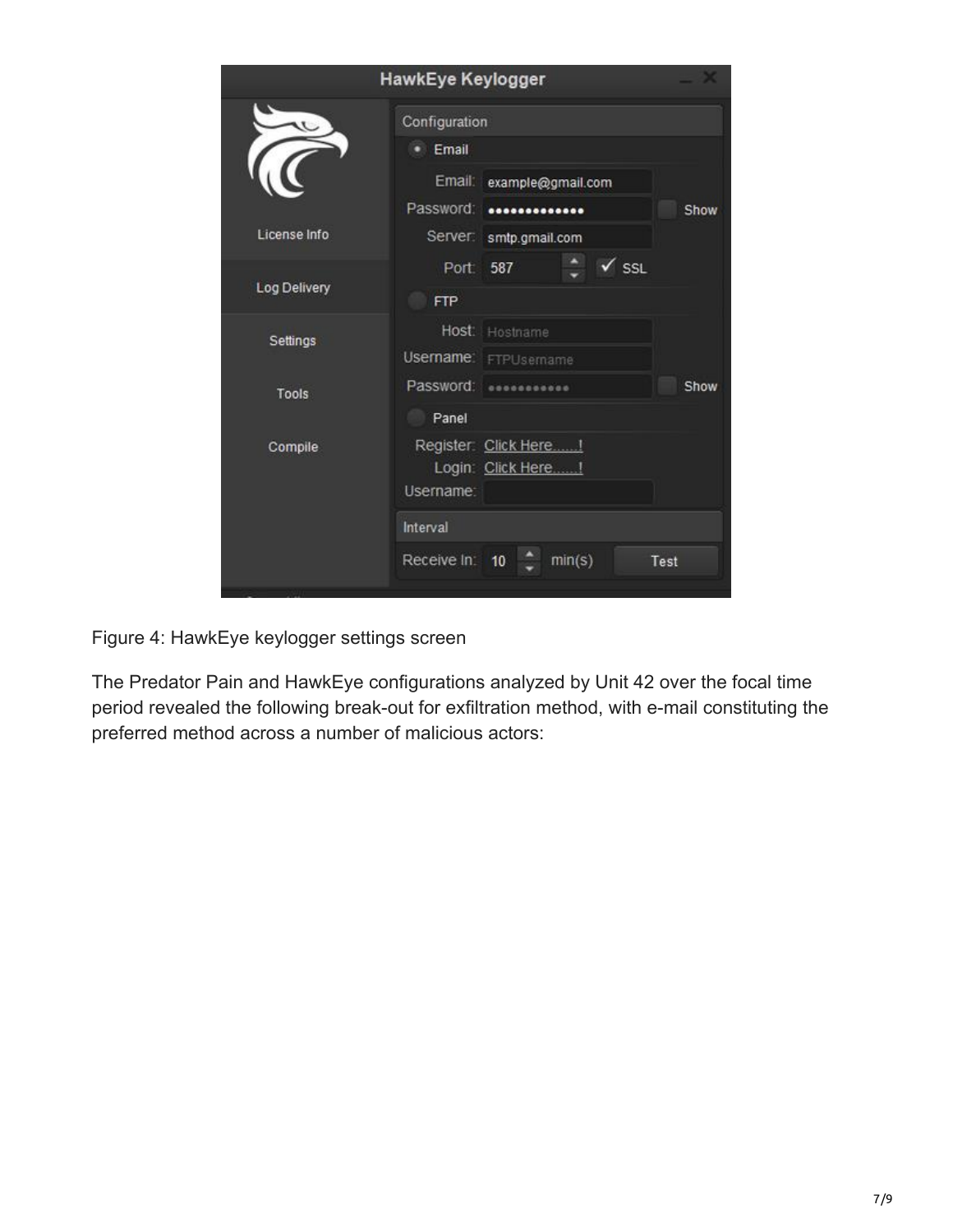#### Predator Pain / HawkEye Exfiltration Methods Jul-Sep 2015



Figure 5: Predator Pain / HawkEye exfiltration method break-out, Jul – Sep 2015

## **Conclusion**

Prevention is the best strategy when it comes to the threat posed by keyloggers, such as the Predator Pain and HawkEye set. System hardening, integrity assurance, software version and patch management, and user awareness are just the first steps towards threat mitigation.

Recommendations to protection against this class of threat include:

- **Employ multi-factor authentication:** Knowledge-based authentication relies on the secrecy of information. Including elements of what you have (i.e., hardware token) or what you are (i.e., biometrics) can reduce the value of respective stolen credentials for an adversary if that information only satisfies one level in the authentication process.
- **Limit the impact of stolen credential information:** Don't share credentials across accounts and change those credentials periodically. Adversaries commonly engage in activities such as [credential stuffing](https://www.owasp.org/index.php/Credential_stuffing) in an attempt to maximize benefits of stolen credentials.
- **Maximize network control and visibility:** The latest Verizon DBIR included the finding that in over 25% of breaches, the organization was notified of the breach through a third party. Inbound, outbound, and internal network traffic needs to be controlled and monitored. This is also useful for disrupting malware C2 and exfiltration channels.